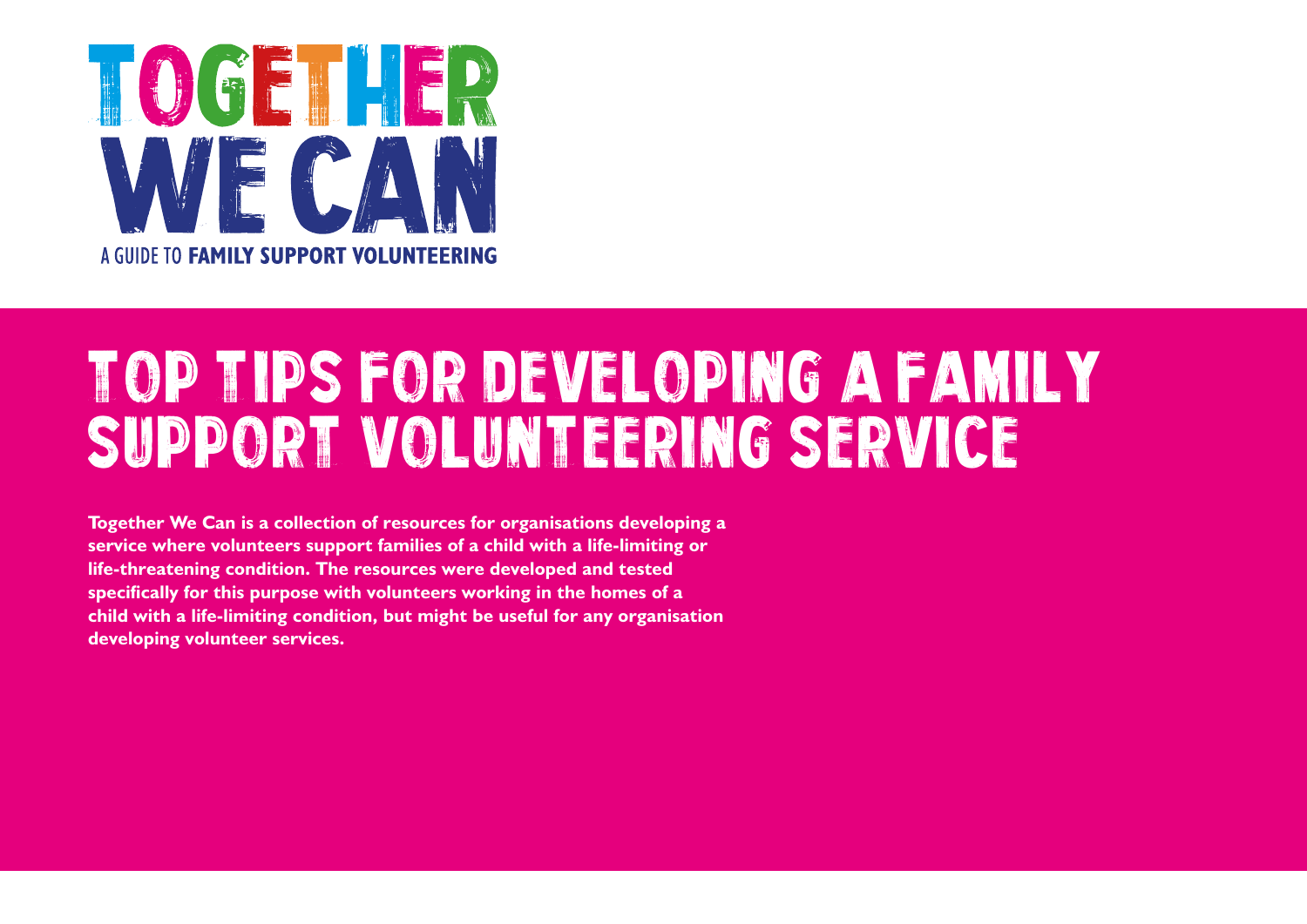# Top Tips FOR DEVELOPING A FAMILY SUPPORT VOLUNTEERING SERVICE

**A selection of organisations that set up services where volunteers supported families of children with a life-limiting or life-threatening condition provided the following tips for others wanting to set up Family Support Volunteering services:**

# **Strategy**

- Strong leadership and executive-level ownership is important to encourage set-up, allow staff time to concentrate on the programme and embed it in strategic priorities. For sustainability, it is important to embed volunteer support strategically within an organisation's priorities rather than seeing it as an ad hoc add-on service.
- Getting staff engagement and buy-in is important so that staff do not feel threatened by volunteer roles, see how volunteers are an addition to the services provided and understand the benefits of referring families.

#### **Scope**

- Volunteer support is feasible within both voluntary and statutory sectors. It may work well for voluntary and statutory services to work in partnership to promote volunteering and support family referrals.
- Promote flexibility. Try to ensure volunteers understand the importance of being flexible, both with their time and their idea of the sort of support they'd like to be giving to families. Reinforcing that all support is equally valuable and makes a considerable difference to families increases the likelihood of volunteers and families being matched going ahead as well as managing volunteers' expectations.
- Opportunities for occasional volunteering, where a volunteer provides a one-off piece of support, can be very valuable for families. Volunteers may benefit from being reminded of the potential value such provision can offer.
- Deliver training that is relevant to the volunteer role. This may involve negotiations around any mandatory or core training your organisation has in place.

# **Timeframe**

- It takes time to establish a volunteer support programme. It may take organisations longer than they expect to recruit and train volunteers and match them with families.
- There are seasonal variations that affect the availability of staff, families and volunteers. For example, in winter children may be more likely to be ill which affects families' ability to welcome a volunteer as well as NHS and hospice service availability due to increased demand and staff shortages.
- Volunteers may be most easily recruited near the start of the calendar year and academic years. Building in seasonal fluctuations to timelines will help to promote realistic planning.

# **Engagement**

- Involve all stakeholders from the beginning and throughout: Informal working agreements or 'contracts' might help organisations feel comfortable about working together or referring families to the volunteer service.
- Build relationships with stakeholders and professionals: Success of the service hinges on people being aware it exists. Introducing the service once to one team is not enough. Be sure to attend regular team meetings / caseload reviews of health and social service team meetings. These teams have lots going on and staff turnover is relatively high so in person promotion of services can help.
- Be aware of resistance factors. Don't underestimate the amount of time and effort you will need to put in to see a shift in thinking within your organisation and staff teams making referrals for volunteer support.